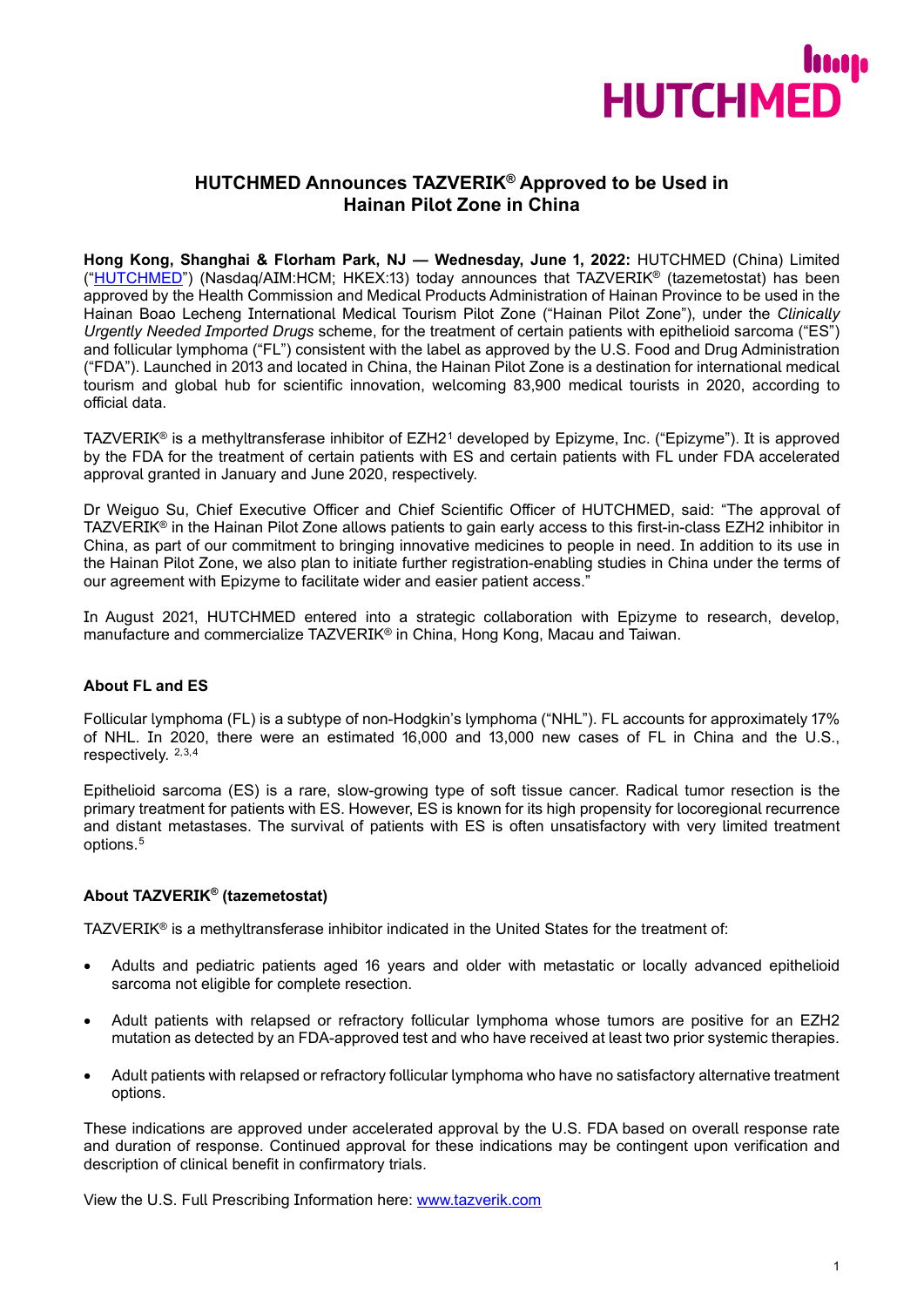## **About Tazemetostat Clinical Development in China**

HUTCHMED and Epizyme are developing tazemetostat in various hematological and solid tumors in Greater China, with HUTCHMED leading the China portion of Epizyme's SYMPHONY-1 study. HUTCHMED and Epizyme also intend to conduct additional global studies jointly.

SYMPHONY-1 (EZH-302) is an international, multicenter, randomized, double-blind, active-controlled, 3-stage, biomarker-enriched, confirmatory Phase 1b/3 study, which is designed to evaluate the safety and efficacy of tazemetostat in combination with R<sup>2</sup> in patients with relapsed or refractory FL after at least one prior line of therapy (clinicaltrials.gov identifier: [NCT04224493](https://clinicaltrials.gov/ct2/show/NCT04224493)).

We intend to initiate a bridging study in FL to support registration of tazemetostat in China, as well as several combination studies of tazemetostat with HUTCHMED assets.

# **About HUTCHMED**

HUTCHMED (Nasdaq/AIM: HCM; HKEX: 13) is an innovative, commercial-stage, biopharmaceutical company. It is committed to the discovery and global development and commercialization of targeted therapies and immunotherapies for the treatment of cancer and immunological diseases. It has more than 4,600 personnel across all its companies, at the center of which is a team of about 1,700 in oncology/immunology. Since inception it has advanced 12 cancer drug candidates from in-house discovery into clinical studies around the world, with its first three oncology drugs now approved and marketed in China. For more information, please visit: [www.hutch-med.com](https://www.hutch-med.com/) or follow us on [LinkedIn](https://www.linkedin.com/company/hutchmed/).

## **Cautionary Note on Forward-Looking Statements**

*This press release contains forward-looking statements within the meaning of the "safe harbor" provisions of the U.S. Private Securities Litigation Reform Act of 1995. These forward-looking statements reflect HUTCHMED's current expectations regarding future events, including its expectations regarding the therapeutic potential of TAZVERIK® for the treatment of patients with ES or FL, the further clinical development of TAZVERIK® in this and other indications, risks associated with the use of TAZVERIK® in the Hainan Pilot Zone, including that it could be discontinued in the future for a variety of reasons, the risk that ongoing or future clinical trials conducted by HUTCHMED for TAZVERIK® may not meet their primary or secondary endpoints or will warrant meetings with regulatory authorities, submissions for regulatory approval or review by governmental authorities under the accelerated approval process and expectations as to the timing of the completion and the release of results from such studies. Forward-looking statements involve risks and uncertainties. Such risks and uncertainties include, among other things, assumptions regarding regulatory approvals, including accelerated approval, to conduct trials or to market products (including to continue offering TAZVERIK® in the Hainan Pilot Zone or elsewhere in China, Hong Kong, Macau and Taiwan), its expectations that preclinical studies or earlier clinical studies are predictive of the results of future trials, such as the ongoing confirmatory trials, the safety profile of TAZVERIK®, the potential for TAZVERIK® to become a new standard of care for ES or FL patients, HUTCHMED's and Epizyme's ability to implement and complete its further clinical development plans for TAZVERIK®, the potential commercial launch of TAZVERIK® in China and other jurisdictions in the approved indications, the sufficiency of each company's cash resources to fund its foreseeable and unforeseeable operating expenses and capital expenditure requirements, the timing of these events, and the impact of the COVID-19 pandemic on HUTCHMED's business, results of operations and financial condition and on general economic, regulatory and political conditions. In addition, as certain studies rely on the use of other drug candidates as combination therapeutics with TAZVERIK®, such risks and uncertainties include assumptions regarding the safety, efficacy, supply and regulatory approval of such drug candidates. Existing and prospective investors are cautioned not to place undue reliance on these forward-looking statements, which speak only as of the date hereof. HUTCHMED anticipates that subsequent events and developments may cause its views to change; however, HUTCHMED does not undertake any obligation to update or revise the information contained in this press release, whether as a result of new information, future events or circumstances or otherwise. For a further discussion of these and other risks, see HUTCHMED's filings with the U.S. Securities and Exchange Commission, on AIM and with The Stock Exchange of Hong Kong Limited.*

## **CONTACTS**

#### **Investor Enquiries**

Mark Lee, Senior Vice President +852 2121 8200 Annie Cheng, Vice President +1 (973) 567 3786